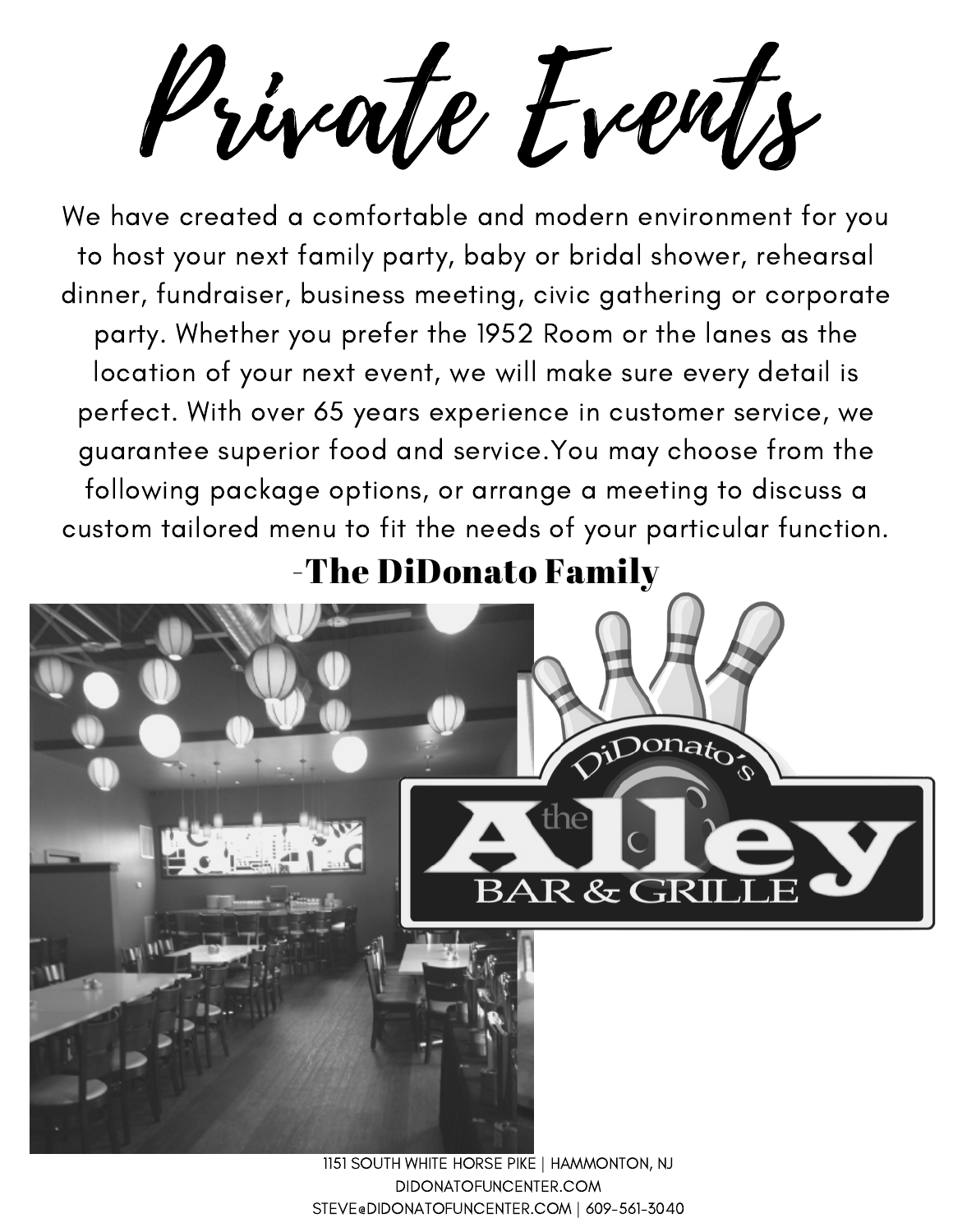Appetizer Buffet

\$20 PER PERSON (PLUS TAX AND GRATUITY) 25 PFRSON MINIMUM

INCLUDES:

COFFEE, TEA, SODA CAESAR SALAD OR HOUSE SALAD 2 DIFFERENT SICILIAN PIZZAS OR 2 DIFFERENT STUFFED BREADS OF YOUR CHOOSING.

## CHOOSE 1:

WINGS **TAILS CHICKEN FINGERS** SAUSAGE & PEPPER EGG ROLLS BACON CHICKEN RANCH EGG ROLLS CHEESE STEAK EGG ROLLS

## CHOOSE 3:

**FRIED PICKLES** BREADED MUSHROOMS **HUMMUS** WITH VEGETABLES & PITA BREAD **GREEN BEAN FRIES WITH WASABI RANCH SWEET TOTS** WITH BROWN SUGAR FILIFF **CLASSIC TOTS WITH KETCHUP** FRIED CALMARI WITH MARINARA **BRUSCHETTA WITH CROSTINI** 



who '

s keeping score?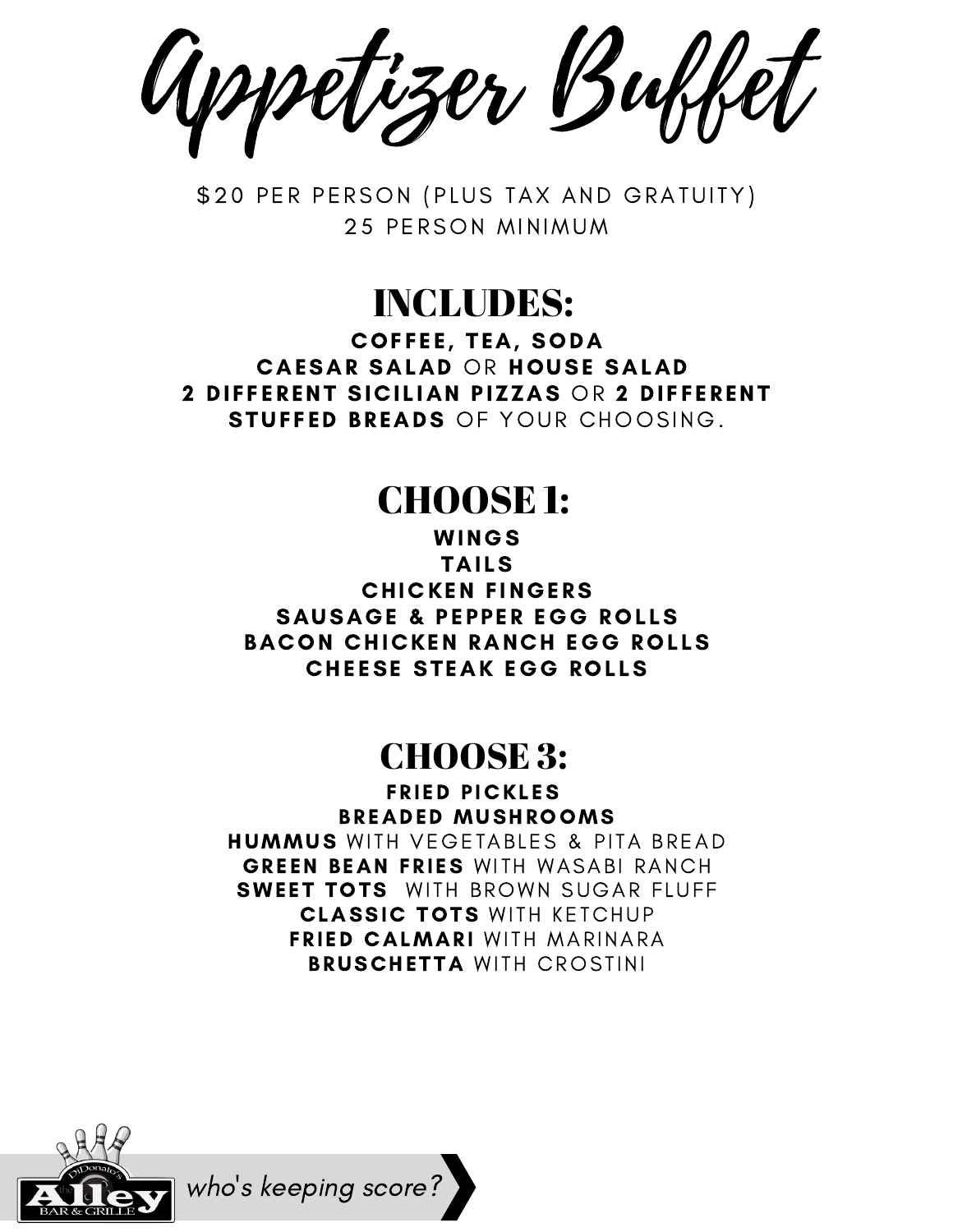Buffet Option 1

\$22 PER PERSON (PLUS TAX AND GRATUITY) 25 PFRSON MINIMUM

## INCLUDES:

COFFEE, TEA, SODA

## SALAD:

CHOOSE ONE **MIXED GREEN HOUSE SALAD** 

grape tomatoes, cucumbers, red onions, sweet cut peppers, croutons, italian vinaigrette

#### CAESAR SALAD

crisp romaine, garlic parmesan croutons, caesar dressing

## MEAT:

CHOOSE TWO **GRILLED CHICKEN CAPRESE** fresh mozzarella, fresh tomato on a layer

of fresh tomato sauce

**CHICKEN SCALLOPINI** 

chicken, peppers, white wine, lemon butter **RICE PILAF** sau ce

#### CHICKEN PARMIGIANA

chicken cutlet, mozzarella, fresh marinara CITRUS CHICKEN SAUTE

mandarin orange, fresh lemon, lime, white wine, spices

#### CHICKEN MARSALA

mi xed mu s h room mar sala sau ce SOUTH PHILLY ROAST PORK

house smoked, slow roasted, BBQ sauce CHICKEN ROMANO

chicken cutlets, over spinach, roasted red peppers & mozzarella, lemon caper sauce **ROAST BEEF** 

house-roasted top round of beef, sliced thin, brown gravy

who 's keeping score?

## PASTA:

CHOOSE ONE PENNE CAPRESE fresh tomatoes, basil, fresh mozzarella, white wine, light tomato sauce PENNE A LA VODKA blush sauce, fresh sweet green peas, c hopped tomatoes BAKED ZITI RIGATONI BOLOGNESE rich meat sauce PENNE ARRABBIATA

onions, olives, hot peppers, prosciutto, mushrooms, light red sauce

## STARCH:

CHOOSE ONE HERB ROASTED RED POTATOES MASHED POTATOES

## VEGETABLE:

CHOOSE ONE **MIXED SEASONAL VEGETABLES BROCCOLI & CAULIFLOWER** ROASTED MUSHROOMS WITH PEPPERS & **ONIONS** STRING BEANS WITH ROASTED RED **PEPPERS**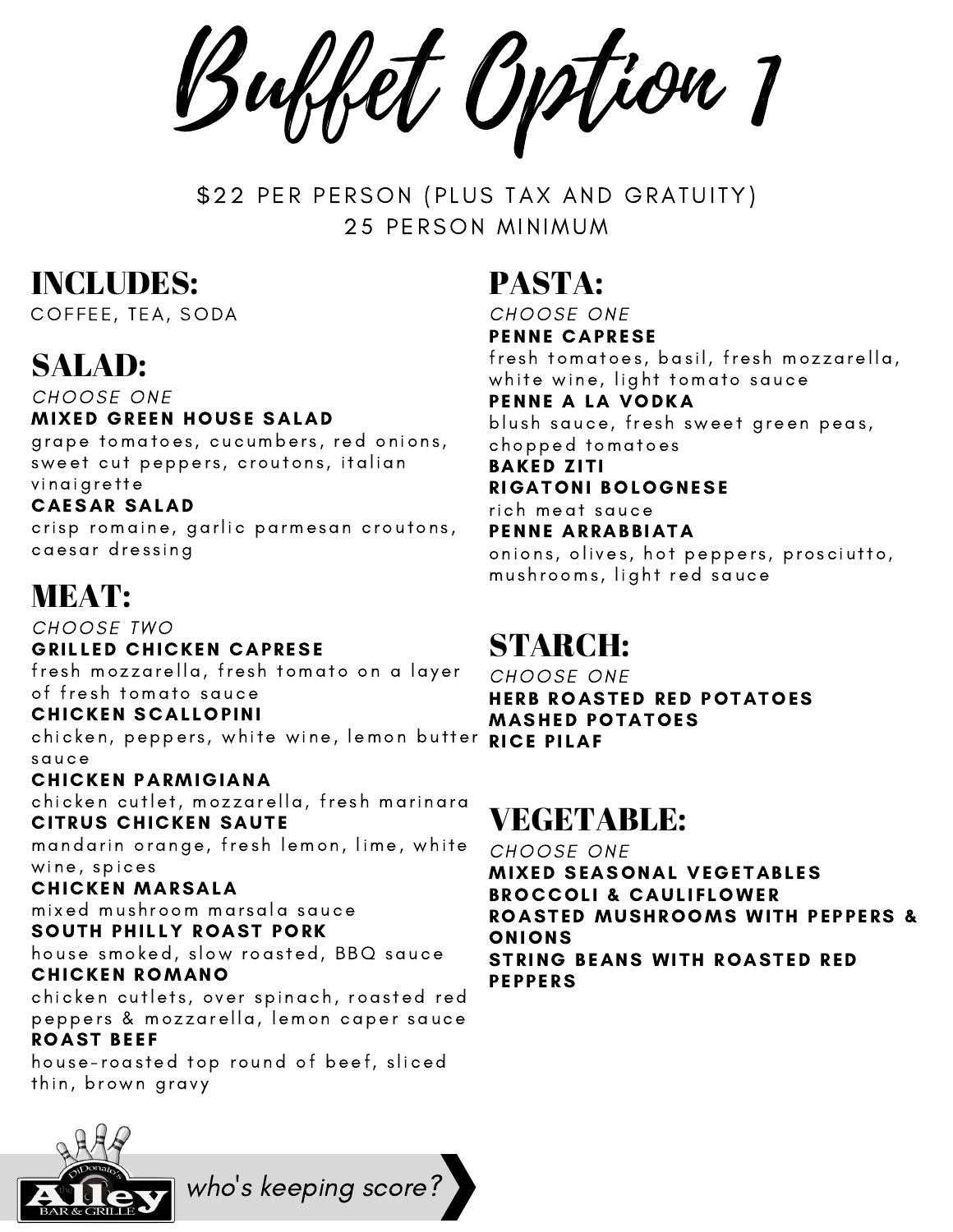Buffet Option 2

\$24 PER PERSON (PLUS TAX AND GRATUITY) 25 PFRSON MINIMUM

## INCLUDES:

COFFEE, TEA, SODA

## SALAD:

CHOOSE ONE **MIXED GREEN HOUSE SALAD** 

grape tomatoes, cucumbers, red onions, sweet cut peppers, croutons, italian vinaigrette

## CAESAR SALAD

crisp romaine, garlic parmesan croutons, caesar dressing

#### **CRANBERRY CHOPPED SALAD**

spinach, cucumbers, grape tomatoes, chopped pecans, dried cranberries, crumbled blue cheese, balsamic vinaigrette**BBQ BEEF** dressing

## MEAT:

CHOOSE TWO **GRILLED CHICKEN CAPRESE** fresh mozzarella, fresh tomato on a layer of fresh tomato sauce

**CHICKEN SCALLOPINI** 

chicken, peppers, white wine, lemon butter <code>STUFFED SHELLS</code> sau ce

CHICKEN PARMIGIANA chicken cutlet, mozzarella, fresh marinara CITRUS CHICKEN SAUTE mandarin orange, fresh lemon, lime, white wine, spices

CHICKEN MARSALA mi xed mu s h room mar sala sau ce SOUTH PHILLY ROAST PORK house smoked, slow roasted, BBQ sauce

who '

s keeping score?



**MEAT CONTINUED** 

CHICKEN TERIYAKI

grilled pineapple, green onions, bell peppers, broccoli crowns, teriyaki glaze **CHICKEN CUTLET** 

broccoli rabe, mushrooms, peppers CHICKEN SALTIMBACA

eggplant, prosciutto, provolone, white wine bu tter sau ce

#### PORK SCALLOPINI

peppercorn cream sauce

**BBQ PULLED PORK** house smoked, slow roasted, BBQ sauce **ROAST BEEF** 

house-roasted top round of beef, sliced thin, brown gravy

house roasted, sliced thin, BBQ sauce **MEATBALLS & ITALIAN SAUSAGE** red gravy **BROILED SALMON** lemon & garlic sauce

## PASTA:

CHOOSE TWO red gravy TORTELLINI ALFREDO choice of peas, broccoli or mushrooms PENNE CAPRESE fresh tomatoes, basil, fresh mozzarella, white wine, light tomato sauce PENNE A LA VODKA blush sauce, fresh sweet green peas, c hopped tomatoes PENNE PRIMAVERA mixed vegetables, garlic & oil (white sau ce) BAKED ZITI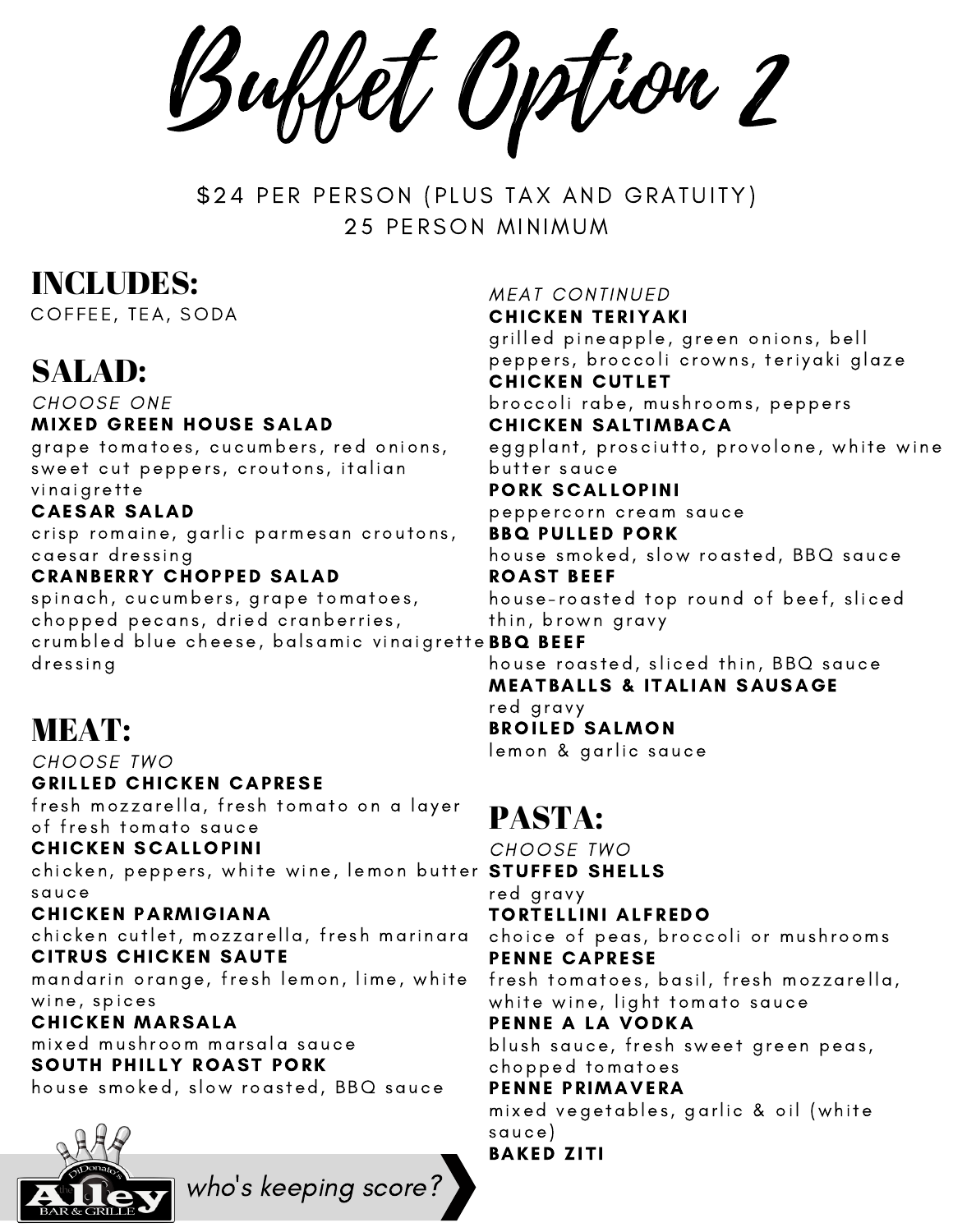Buffet Option 2

**CONTINUED** 

PASTA CONTINUED

RIGATONI BOLOGNESE rich meat sauce PENNE ARRABBIATA onions, olives, hot peppers, prosciutto, mushrooms, light red sauce

## STARCH:

CHOOSE ONE HERB ROASTED RED POTATOES MASHED POTATOES **RICE PILAF** 

## VEGETABLE:

CHOOSE ONE **MIXED SEASONAL VEGETABLES** BROCCOLI & CAULIFLOWER ROASTED MUSHROOMS WITH PEPPERS & ONIONS STRING BEANS WITH ROASTED RED **PEPPERS** EGGPLANT PARMIGIANA



who 's keeping score?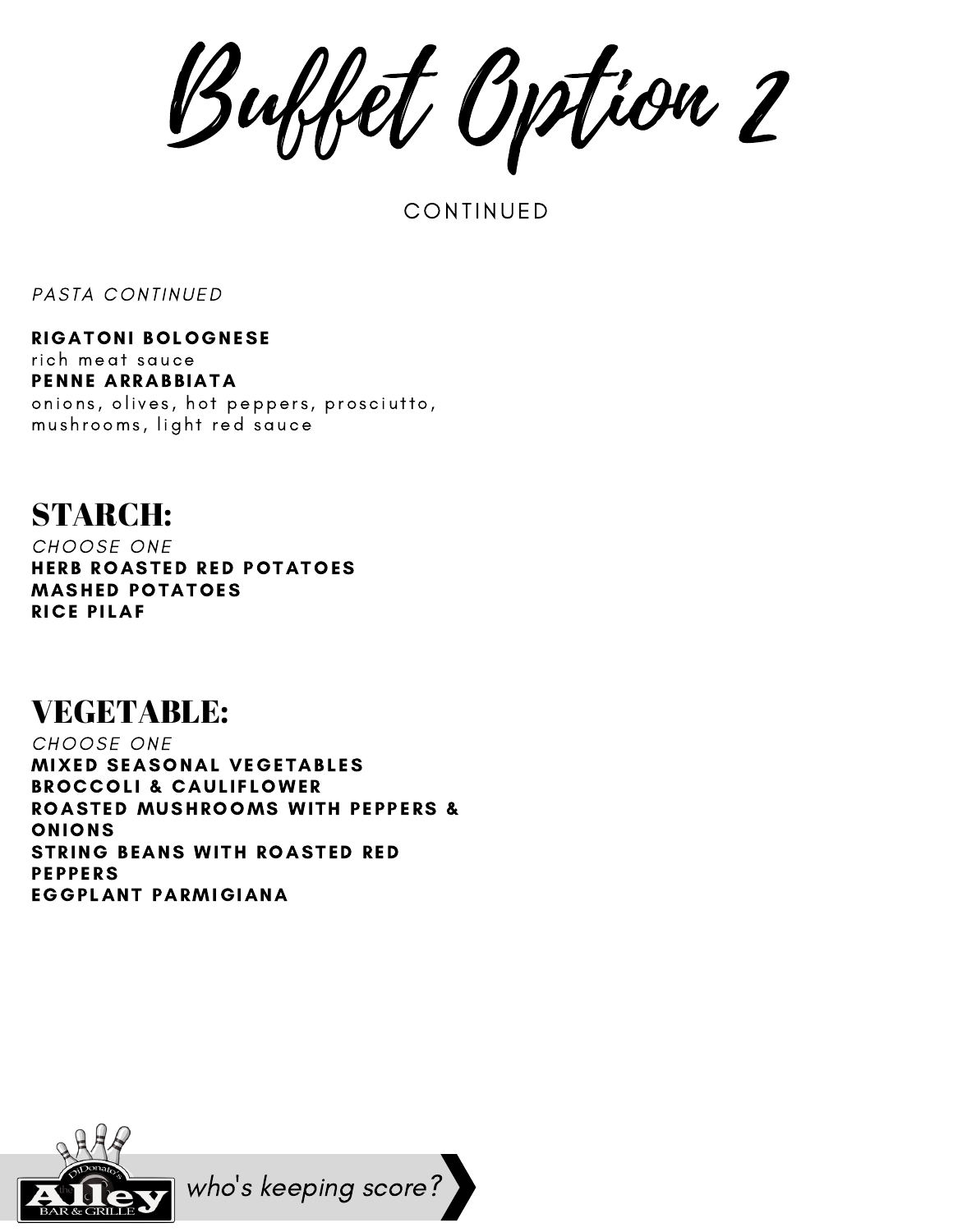Platters

SMALL (15-20 PEOPLE) LARGE (30-40 PEOPLE)

CAPRESE :small 36 :large 68 tomato, basil, fresh mozzarella ROASTED VEGETABLES & OLIVES :small 44 :large 82 **BRUSCHETTA** :small 24 : large 44 c ros ti n i  $HUMMUS$  :small 31 : large 59 vegetables & pita bread CHEESE STEAK EGG ROLLS :small 65 :large 125 with sauces STUFFED PEPPERONI BREAD :small 38 :large 75 STUFFED SAUSAGE & BROCCOLI RABE BREAD :small 48 :large 92 STUFFED CHEESE STEAK BREAD :small 48 :large 92 STUFFED MIXED VEGETABLE BREAD :small 38 :large 75 **SHRIMP COCKTAIL** : sixty pieces 105 cocktail sauce **SEARED TUNA** :small 65 :large 125 soy sauce, wasabi, pickled ginger TUNA NACHOS :small 44 :large 85 FRIED COMBO :small 53 :large 99 fried pickles, breaded mushrooms, green bean fries THAI CALAMARI :small 48 :large 93 sweet soy, sriracha, side of Thai chili sauce FRIED CALAMARI : small  $44$  : large 85 mari nara **SWEET TOTS** :small 41 :large 78 brown sugar fluff CLASSIC TOTS :small 38 :large 74 ket chup GREEN BEAN FRIES : small 50 : large 99 wasabi ranch WINGS :40 pieces 60 :80 pieces 118 celery, blue cheese, ranch **TAILS** :40 pieces 60 :80 pieces 118 celery, blue cheese ranch **CHICKEN FINGERS** :25 jumbo pieces 60 :50 jumbo pieces 118 honey mustard



who 's keeping score?